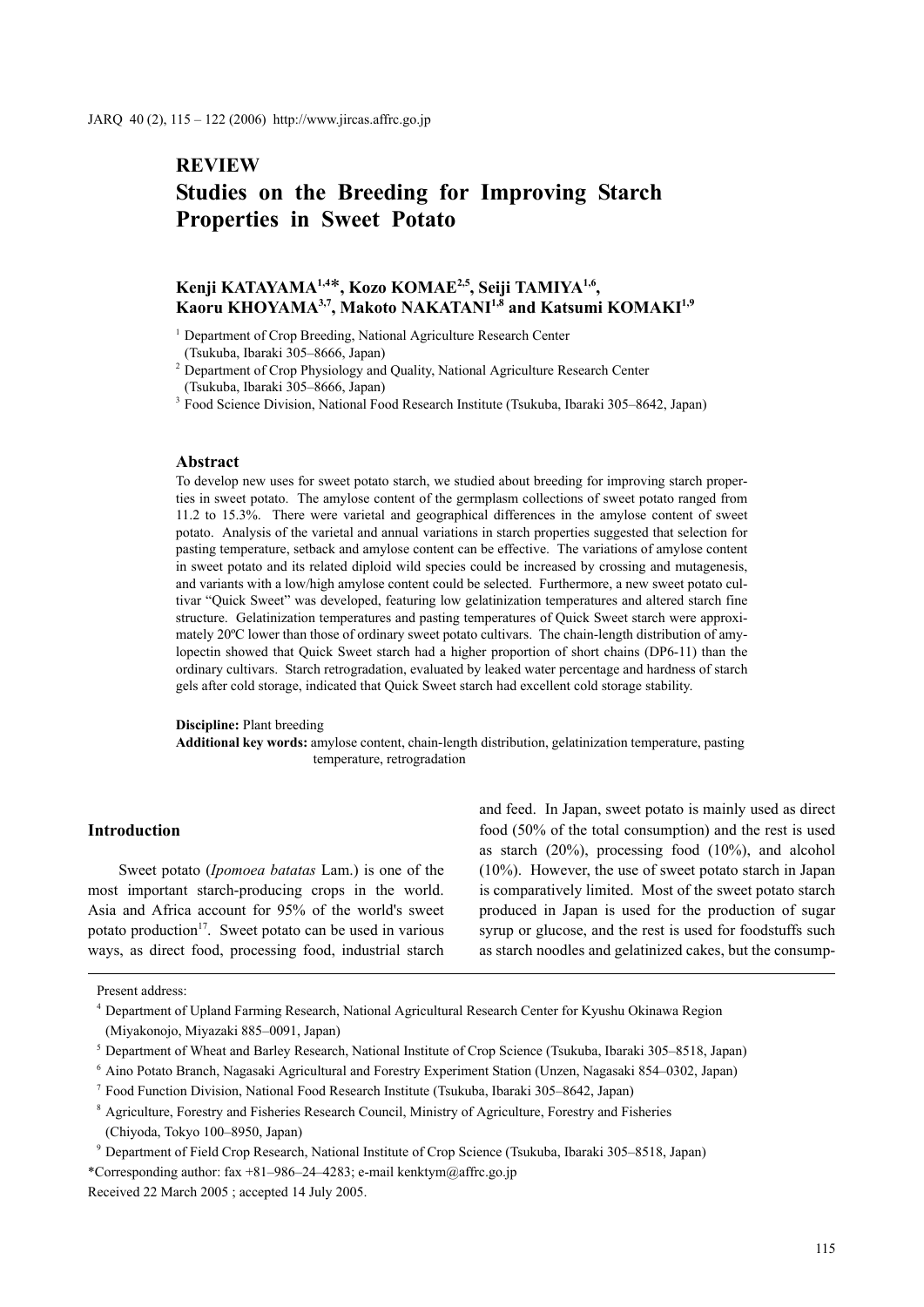

Amylose content (%)

**Fig. 1. Amylose content (%) in crude starch of 812 sweet potato germplasm accessions from different areas**

Number of lines tested: Japan (250); Okinawa Prefecture, Japan (196); China (30); Philippines (46); Malaysia (59); Indonesia (44); USA (30); Latin America (33);

New Guinea including Irian Jaya and Papua New Guinea (64);

Melanesia including Solomon Islands, Vanuatu, New Caledonia and Fiji (28);

Polynesia including Tonga, Western Samoa, Cook Islands, New Zealand, Society Islands, Marquesas Islands, and Hawaii (32).

tion as sugar syrup is decreasing because of the competition with cheaper imported corn starch. Therefore, in order to support and spread the demand for sweet potato starch, it is necessary to develop varieties with new starch properties.

The utility of sweet potato starch is primarily determined by its physicochemical properties, which are affected by amylose content, molecular starch structure, starch granule shape and size, etc. The gelatinization and retrogradation play important roles in starch applications. Pasting properties also influence the quality of food processing materials and industrial products. Sweet potato starch with slower retrogradation is suitable for confectioneries like gelatinized cakes, and starch with faster retrogradation is suitable for starch noodles. The improving of retrogradation is expected to spread the application of sweet potato starch to such foodstuffs. A number of studies on the distinctive properties of sweet potato starch were undertaken in the last two decades<sup>12,16</sup>. So far sweet potato cultivars with high starch content have been developed in Japan. However, there were only a few studies on the breeding of varieties for starch properties $10,11$ .

In this paper, the amylose content and starch pasting properties in the storage roots and the thickening roots were investigated using the germplasm collections of sweet potato and its related diploid wild species (*Ipomoea trifida* (H.B.K.) Don.), to analyze the varietal and annual variations. Enlarging the variations of amylose content through crossing and mutagenic treatments were attempted, and the screening of variants and the analysis of starch properties in variants were conducted. Further, a new sweet potato cultivar was developed with interesting starch properties, e.g. much lower gelatinization temperature and much slower retrogradation than those of ordinary sweet potato cultivars.

### **Evaluation of amylose content in germplasm collections**

To analyze the varietal differences in amylose content of sweet potato and diploid *Ipomoea trifida*, 812 accessions<sup>3</sup> of sweet potato and 58 accessions<sup>5</sup> of *I. trifida* introduced from various countries or areas were used. The amylose content was determined by the simplified iodo-starch reaction and the starch content was also examined. The amylose content in the crude starch of 812 accessions of sweet potato ranged from 8.9 to 16.1% (Fig. 1). Accessions from Okinawa Prefecture in Japan showed the widest variation in the amylose content, and the frequency of the lines with low amylose content was the highest. Indonesian accessions showed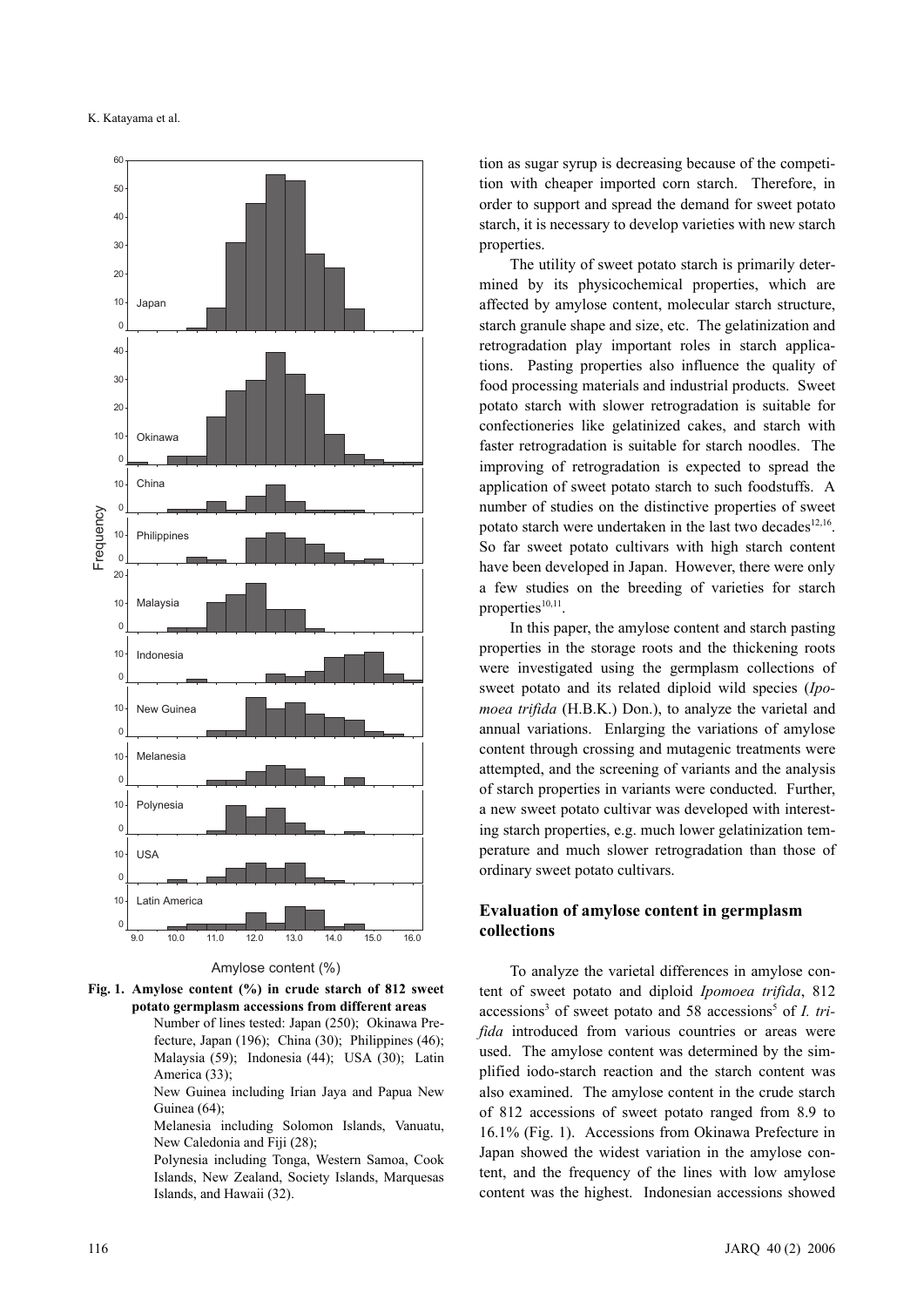the highest frequency of lines with a high amylose content. Then, 22 cultivars and lines with different levels of amylose content were selected and further investigated in both 1991 and 1992. The starch content of these cultivars and lines ranged from 9.3 to 28.8% and the amylose content ranged between 11.2 and 15.3%. A line "Oki88-29" with the lowest amylose content was selected from Okinawan accessions, and a line "Bis397-1" with the highest amylose content was selected from Indonesian accessions. These lines are considered to be useful for breeding sweet potato cultivars with various amylose contents. Also the range of amylose content in 58 accessions of *I. trifida* was 11.1–16.5%, as wide as that of the 812 accessions of sweet potato. These results indicated that there were varietal and geographical differences in amylose content in sweet potato, and the lines with low/high amylose content could be selected.

## **Varietal difference and annual variations in the physicochemical properties of sweet potato starch**

Twenty cultivars and lines, including Japanese breeding lines, local cultivars from Okinawa Prefecture, and introductions from Indonesia and Papua New Guinea were grown in 1996–1998 to analyze the varietal and annual variations in the physicochemical properties of sweet potato starch<sup>4,5</sup>. Eating quality of steamed roots and dehydrated steamed roots were also investigated in 1998<sup>5</sup>. The pasting properties showed wide ranges of variation among cultivars and lines, and the amylose content by the blue value method<sup>15</sup> ranged between 13.4 and 17.6%. Analysis of variance showed that the varietal differences were significant at the 0.1% level for the pasting properties, amylose content and starch content (Table 1). The estimated heritability values of the pasting temperature, setback, amylose content and starch content were relatively higher than those of the other characters. The positive correlations of these four characters between the years were significant at the 0.1% level and the annual variation in these characters was relatively small. These results suggest that the selection for the pasting temperature, setback, amylose content, and starch content is relatively effective and it is possible to breed for the improvement in the starch pasting properties of sweet potato. The amylose content showed significant positive correlations with the peak viscosity temperature  $(r = 0.482, P < 0.05)$  and the setback  $(r = 0.622, P < 0.05)$  $P < 0.01$ ). The eating quality of steamed roots showed significant positive correlation with the starch content  $(r = 0.575, P < 0.01)$ . The eating quality of dehydrated steamed roots showed significant negative correlations with the peak viscosity  $(r = -0.562, P \le 0.01)$  and the breakdown ( $r = -0.463$ ,  $P < 0.05$ ), as well as a significant positive correlation with the amylose content  $(r = 0.445)$ ,  $P < 0.05$ ). These results suggest that the amylose content influences the pasting properties, and the amylose content and pasting properties influence the eating quality of processed foods from the storage roots.

## **Enlarging the variations of amylose content through crossing and mutagenic treatments, and analysis of** *Wx* **protein**

The enlargement of the variations in amylose content through crossing and mutagenic treatments in sweet potato, and through mutagenic treatment in diploid *I. tri*fida was attempted<sup>5</sup>. The distributions of amylose content in progenies from the crossing between parents with low amylose content and between parents with high amylose content were examined. In these crosses, transgressive segregants with lower (13.1%) and higher (19.2%)

**Table 1. Analysis of variance and estimation of heritability for pasting properties, amylose content and starch content of sweet potato cultivated in 3 years**

| Sources of<br>variance     | Degree of<br>freedom | Mean squares (MS)      |                               |                   |                  |             |                    |                   |  |  |  |
|----------------------------|----------------------|------------------------|-------------------------------|-------------------|------------------|-------------|--------------------|-------------------|--|--|--|
|                            |                      | Pasting<br>temperature | Peak viscosity<br>temperature | Peak<br>viscosity | <b>Breakdown</b> | Setback     | Amylose<br>content | Starch<br>content |  |  |  |
| Year $(y)$                 | 2                    | $4.255**$              | 138 899**                     | 387 217***        | 73.017***        | 156.817*    | $9.004***$         | 3.688             |  |  |  |
| Line $(v)$                 | 19                   | $10.323***$            | 149 356***                    | 98 010***         | 46.543***        | $413526***$ | $3.526***$         | 78.301***         |  |  |  |
| Error(e)                   | 38                   | 0.464                  | 20.617                        | 18.146            | 7.806            | 36.203      | 0.112              | 3.645             |  |  |  |
| Heritability <sup>a)</sup> |                      | 0.83                   | 0.62                          | 0.42              | 0.54             | 0.75        | 0.67               | 0.87              |  |  |  |

\*, \*\*, \*\*\*: Significant at 5, 1 and 0.1%, respectively.

Expectation equation: MSy =  $\sigma^2 e + 20\sigma^2 y$ , MSv =  $\sigma^2 e + 3\sigma^2 v$ , MSe =  $\sigma^2 e$ 

a):  $h^2 = \sigma^2 v/(\sigma^2 y + \sigma^2 v + \sigma^2 e)$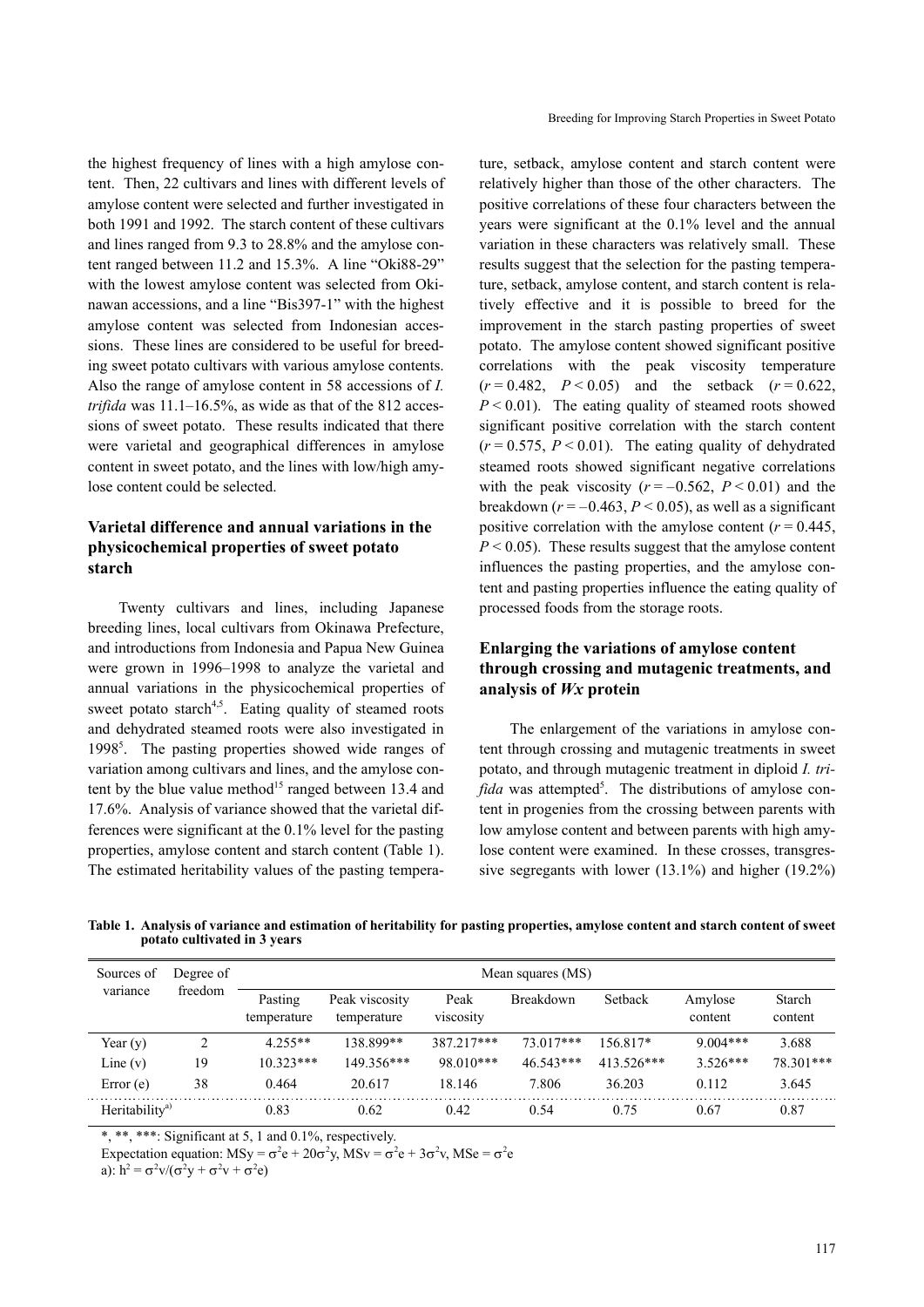K. Katayama et al.

Cross combination **Cross combination Parents** Parents **Parents** F<sub>1</sub> progenies Mother<sup>a)</sup> Father<sup>b)</sup> Average<sup>c</sup><sup>)</sup> Minimum Maximum No. of plant Average Minimum Maximum Oki89-69×Oki88-77 15.5 15.0 15.3 14.4 16.1 27 15.0 13.0 17.0 Oki88-29×Oki88-77 13.7 15.0 14.4 13.5 15.6 6 15.0 13.6 16.2 Bis20-1×Tokyokintoki 17.6 18.2 17.9 16.7 19.3 28 18.3 16.4 20.1 Bis379-1×Tokyokintoki 18.1 18.2 18.2 17.5 19.3 111 18.3 15.3 20.7

Table 2. Amylose content (%) in crude starch of F<sub>1</sub> progenies from cross between sweet potato lines

a): Average of 10 plants of mother. b): Average of 10 plants of father. c): Average of 20 plants of mother and father.

amylose content than those of parents were selected (Table 2). The variations of amylose content in sweet potato were enlarged by the crossing.

The distributions of amylose content in progenies of the selfing in the self-compatible sweet potato line, Kankei 25 (amylose content 14.6%), irradiated by gamma-rays were examined. The range of variation in the mutagenic treatment was slightly wider than that of the control. A variant with a low amylose content, 13.2%, was selected, but the irradiation effect was not recognized clearly.

The distributions of amylose content in progenies obtained by open-pollination between brothers and sisters of diploid *I. trifida* irradiated by gamma-rays were examined. The ranges of variations in the mutagenic treatments were 7.2–9.0% wider than that of the control. Variants with a high amylose content (23.1%) and with a low amylose content (11.6%) were selected, and it was considered that the variations of amylose content in *I. trifida* could be enlarged by this mutagenic treatment. The starch properties of interspecific hybrids between sweet potato and diploid *I. trifida* were also examined. The amylose content and pasting properties of the interspecific hybrids were similar to those of the parents, or intermediate between those of the parents.

These results indicate that it is possible to enlarge the variations of amylose content through crossing and mutagenic treatment in sweet potato and *I. trifida,* and the variants with a low/high amylose content could be selected.

The amylose content and the amount of *Wx* protein (granule-bound starch synthase which is responsible for amylose synthesis) were analyzed in sweet potato, diploid *I. trifida* and the interspecific hybrids<sup>6</sup>. The amount of *Wx* protein showed significant positive correlation with the amylose content (Fig. 2). This suggests that in sweet potato a decrease in amylose content is caused by a decrease in the amount of *Wx* protein, and the *Wx* protein controls the amylose content through the change in the protein levels.



**Fig. 2. Relationship between the amount of** *Wx* **protein and amylose content in sweet potato,** *Ipomoea trifida* **and interspecific hybrids**



■ : Interspecific hybrids.

## **A new cultivar "Quick Sweet (Kanto 116)" having low gelatinization temperatures, slow retrogradation and altered starch structure**

A new cultivar, "Quick Sweet (Kanto 116)", with a low pasting temperature was developed and its starch properties were investigated<sup>7</sup>. The starch content, amylose content and appearance of tuberous roots of Quick Sweet were similar to those of ordinary Japanese cultivars. The starch granules from Quick Sweet showed an abnormal morphology characterized by cracking in the granules (Fig. 3). The pasting temperatures of Quick Sweet starch by the Rapid Visco Analyser were 51.4– 52.6ºC, approximately 20ºC lower than those of ordinary cultivars (Fig. 4). Onset, peak, and conclusion temperature of gelatinization, and gelatinization enthalpy by the differential scanning calorimeter of Quick Sweet starch were 39.0ºC, 46.9ºC, 64.8ºC, and 8.8 J/g, respectively,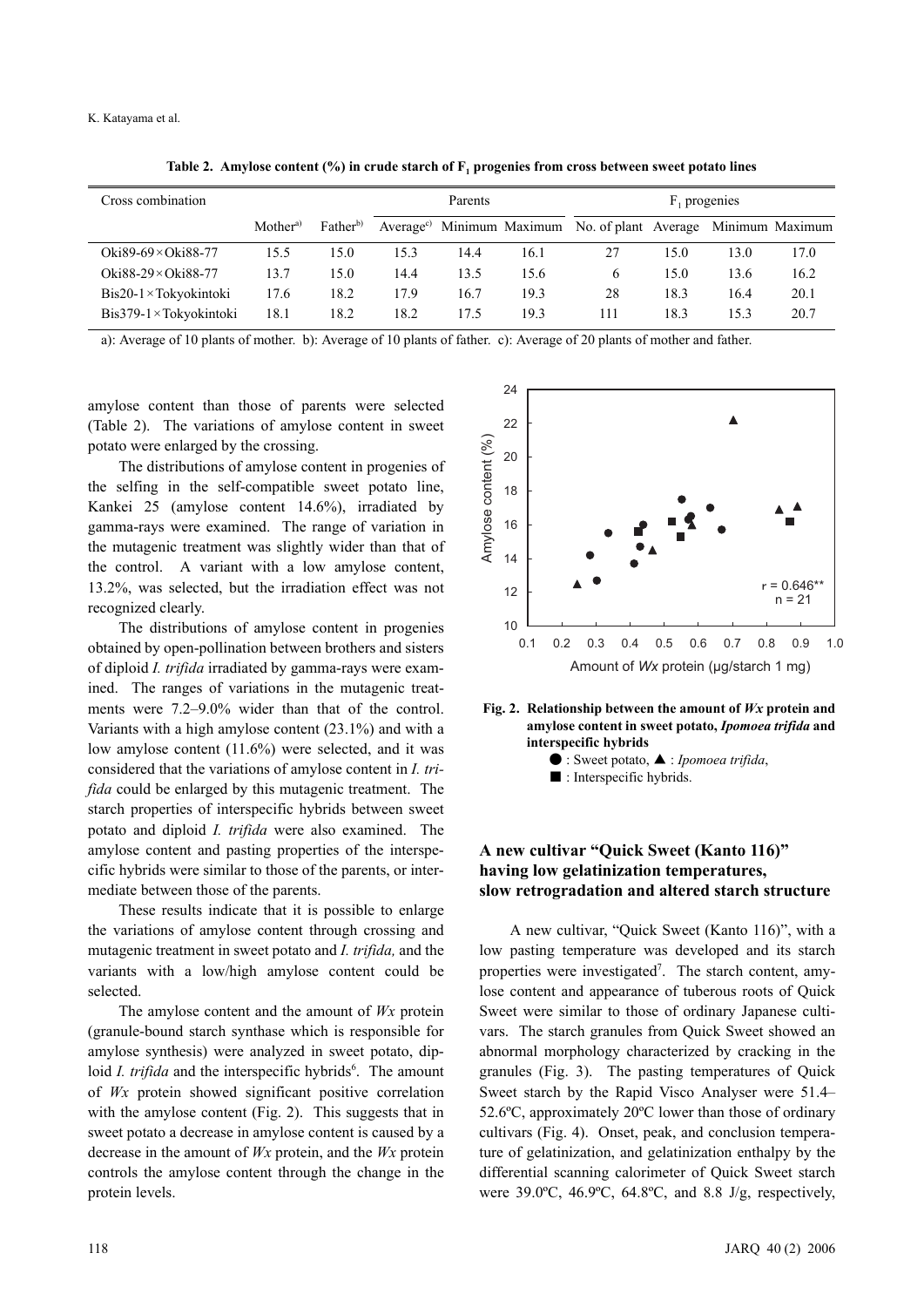

Quick Sweet (Kanto116) Manus Controller Manus Koganesengan





**Fig. 3. Light micrographs of starch granules from Quick Sweet (Kanto 116) and ordinary cultivars (×400)**

Beniazuma



**Fig. 4. Pasting profiles of starches from Quick Sweet (Kanto 116) and ordinary cultivars**  Starch concentration 7%.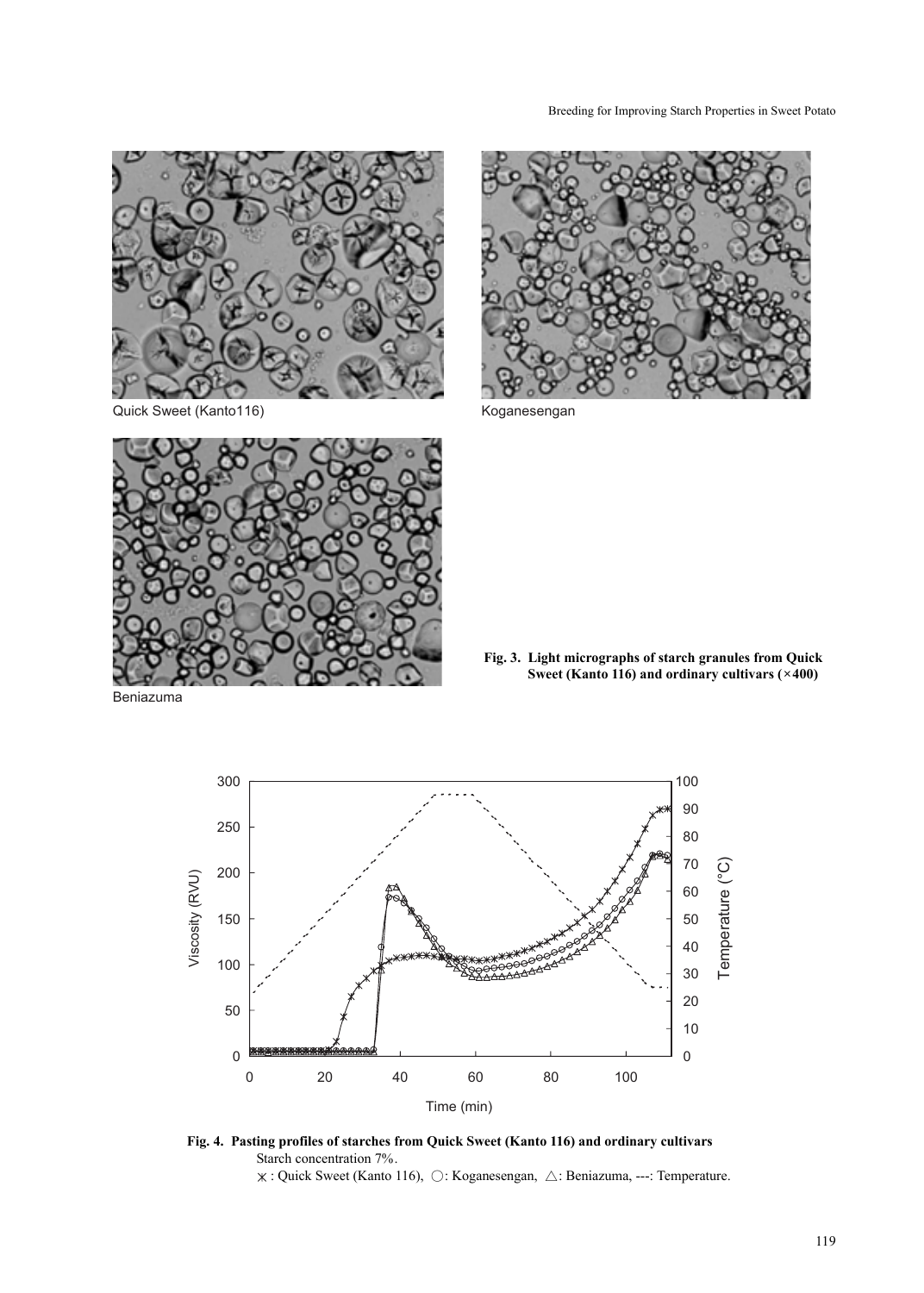and much lower than those of starches in ordinary cultivars (Table 3). The chain length distribution of the amylopectin molecules by high-performance anion-exchange chromatography showed that Quick Sweet starch had a higher proportion of short chains (DP 6-11) and a lower proportion of chains between DP 12–28 than starches in ordinary cultivars (Fig. 5). Starch retrogradation, evaluated by leaked water percentage and hardness of starch gels after refrigerated-storage, showed that Quick Sweet starch retrograded much slower than starches in ordinary cultivars and exhibited excellent cold storage stability<sup>9</sup> (Table 3). Previous studies of Noda et al.<sup>13</sup> and Ishiguro et al.<sup>1</sup> suggest that the low gelatinization temperature and slow retrogradation of Quick Sweet starch are due to an increase in short outer chains of amylopectin. Quick Sweet starch with slow retrogradation is expected to be used as an ingredient in confectioneries like gelatinized cakes, and as a stabilizer in food products. To our knowledge, this is the first discovery of a sweet potato variant having very low gelatinization temperatures, very slow retrogradation and altered starch structure.

Further, cooking properties of Quick Sweet storage roots were investigated<sup>8</sup>. When ordinary sweet potato cultivars are cooked by microwave oven, their tastes are not so sweet (brix values of Beniazuma were around 5%). However, Quick Sweet was sweet enough (brix values were 6.5%) even after microwave cooking. Also, when the storage roots were steamed, brix values of Quick Sweet increased more rapidly than those of ordinary cultivars (Fig. 6). The sweetness of sweet potato is derived from maltose which is formed from gelatinized starch by  $β$ -amylase during cooking<sup>14</sup>. It is likely that the changes in cooking properties of Quick Sweet are derived from the low gelatinization temperatures of its starch. Also, these results indicate that sweet potato having starch with low gelatinization temperatures may be effective for economizing on fuel or heat energy for cooking.

Quick Sweet was officially registered as a new cultivar, "Sweetpotato Norin 57", in 2002 by the Ministry of Agriculture, Forestry and Fisheries of Japan<sup>8</sup>. Also, we

**Table 3. Gelatinization and retrogradation properties of starches from Quick Sweet (Kanto116) and Japanese ordinary cultivars**

| Cultivars          | DSC gelatinization properties |                                 |            | Retrogradation ratios<br>$(\Delta H r / \Delta H)^{a}$ |      |       | Leaked water<br>$(\%)^{\text{b}}$ |             | <b>Hardness</b><br>$(N)^{b)}$ |             |      |       |             |
|--------------------|-------------------------------|---------------------------------|------------|--------------------------------------------------------|------|-------|-----------------------------------|-------------|-------------------------------|-------------|------|-------|-------------|
|                    | $\Gamma_0$<br>(°C)            | 1 <sub>p</sub><br>$\rm ^{(0}C)$ | T.<br>(°C) | ΔН<br>(J/g)                                            | week | weeks | weeks                             | 65<br>weeks | weeks                         | 14<br>weeks | h    | weeks | 14<br>weeks |
| <b>Ouick Sweet</b> | 39.0                          | 46.9                            | 64.8       | 8.8                                                    | 0.17 | 0.33  | 0.39                              | 0.80        | 0.0                           | 0.2         | 0.38 | 0.39  | 0.49        |
| Koganesengan       | 59.9                          | 67.3                            | 82.2       | 12.4                                                   | 0.61 | 0.68  | 0.72                              | 0.78        | 2.3                           | 19.4        | 0.29 | 0.90  | 1.98        |
| <b>Beniazuma</b>   | 63.1                          | 68.1                            | 82.7       | 12.9                                                   | 0.59 | 0.66  | 0.71                              | 0.84        |                               |             |      |       |             |

 $T_0$ : Onset temperature,  $T_P$ : Peak temperature,  $T_C$ : Conclusion temperature.

a): Ratios of re-gelatinization enthalpy (ΔHr) after storage at 5ºC for 1 week, 2 weeks, 5 weeks, and 65 weeks to the gelatinization enthalpy  $( \Delta H)$  at the first run.

b): Leaked water percentage and hardness of 8% starch gels were estimated after storage at 5ºC for 2 h, 2 weeks, and 14 weeks.



**Fig. 5. Chain-length distributions of starches form Quick Sweet (Kanto 116) and ordinary cultivars**  $\chi$ : Quick Sweet (Kanto 116),  $\circlearrowright$ : Koganesengan,  $\triangle$ : Beniazuma.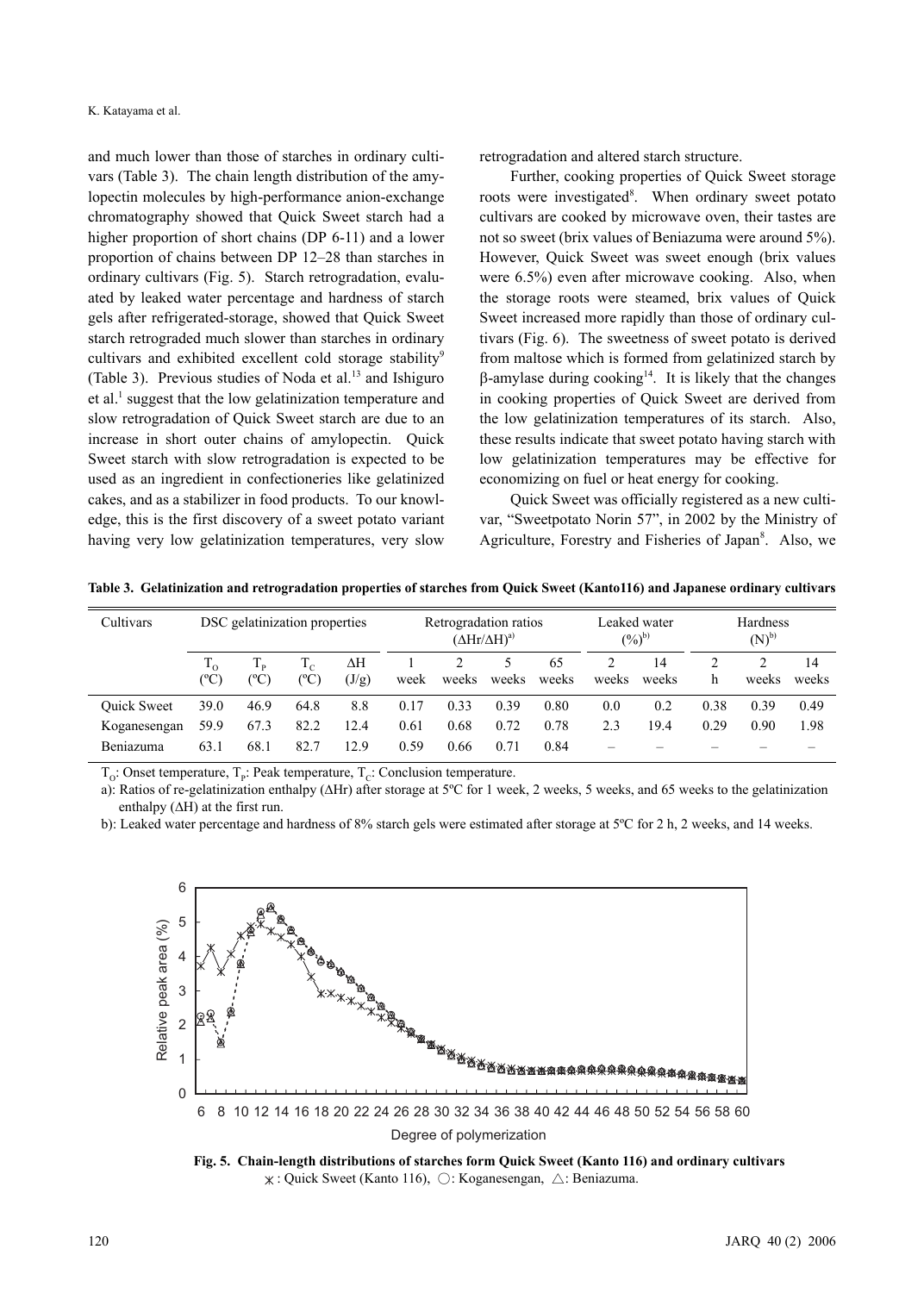



: Quick Sweet (Kanto 116), △: Beniazuma, □: Kokei 14.

are developing some new breeding lines with interesting starch properties, e.g. low pasting temperature and slow retrogradation, by using Quick Sweet as breeding material<sup>9</sup>. Quick Sweet is expected to develop new applications for sweet potato starch, and to be a useful breeding material for improving sweet potato starch properties. Further studies on the inheritance and starch biosynthetic enzymes of Quick Sweet could contribute to improve the starch properties of sweet potato.

#### **Conclusion**

In these studies, we provided the basic information to breed for the improvement of starch properties in sweet potato, and produced a new cultivar and breeding materials with distinctive amylose content and pasting properties. These results are useful to develop sweet potato cultivars with various starch properties. The stability of starch gels during cold storage or freeze-thaw cycling enhances its potential use in food processing. One of the future targets is production of sweet potato starch having both much short outer chains of amylopectin (Quick Sweet type) and lack of amylose. This starch is expected to show excellent cold storage and freezethaw stability<sup>2</sup>. Also, the production of fuel ethanol or biodegradable plastic from the fermentation of biomass is expected as a growing industry in a continuously developing society. The starch with low gelatinization temperature requires less energy input for the gelatinization step that begins the conversion of starch into ethanol or plastic. The sweet potato having high starch yield and low gelatinization temperature of starch may be effective for reducing these production costs. We hope that these improvements in starch properties are useful for providing consumers with superior starch products and spreading the demand for sweet potato starch.

#### **References**

- 1. Ishiguro, K. et al. (2000) Retrogradation of sweet potato starch. *Starch/Stärke*, **52**, 13–17.
- 2. Jobling, S. A. et al. (2002) Production of a freeze-thawstable potato starch by antisense inhibition of three starch synthase genes. *Nat. Biotechnol.*, **20**, 295–299.
- 3. Katayama, K. et al. (1998) Varietal and geographical differences in amylose content in sweet potato, *Ipomoea batatas* (L.) Lam. *Nettai Nougyo* (*Jpn. J. Trop. Agric.*), **42**, 288–295 [In Japanese with English summary].
- 4. Katayama, K. et al. (1999) Varietal and annual variations in pasting properties of sweet potato starch. *Breed. Sci.*, **49**, 173–178.
- 5. Katayama, K. (2001) Screening of variants for starch composition and analysis of the variants in sweet potato and related wild species. *Nougyo Kenkyu Center Kenkyu Houkoku* (*Bull. Natl. Agric. Res. Cent.*), **33**, 11–71 [In Japanese with English summary].
- 6. Katayama, K., Tamiya, S. & Komaki, K. (2002) Correlation between the amounts of amylose and *Wx* protein in sweet potato. *In* Twelfth symposium of the international society for tropical root crops (ISTRC): Potential of root crops for food and industrial resources, eds. Nakatani, M. & Komaki, K., Organizing committee of ISTRC2000, Tsukuba, Japan, 303–306.
- 7. Katayama, K. et al. (2002) New sweet potato line having low gelatinization temperature and altered starch structure. *Starch/Stärke*, **54**, 51–57.
- 8. Katayama, K. et al. (2003) New sweet potato cultivar "Quick Sweet". *Sakumotsu Kenkyusho Kenkyu Houkoku* (*Bull. Natl. Inst. Crop Sci.*), **3**, 35–52 [In Japanese with English summary].
- 9. Katayama, K., Tamiya, S. & Ishiguro, K. (2004) Starch properties of new sweet potato lines having low pasting temperature. *Starch/Stärke*, **56**, 563–569.
- 10. Kitahara, K. et al. (1996) A new line of sweetpotato with a low amylose content. *J. Appl. Glycoscience*, **43**, 551– 554.
- 11. Kitahara, K. et al. (1999) Physicochemical properties of root starches from new types of sweetpotato. *J. Appl. Glycoscience*, **46**, 391–397.
- 12. Moorthy, S. N. (2002) Physicochemical and functional properties of tropical tuber starches: a review. *Starch/ Stärke*, **54**, 559–592.
- 13. Noda, T. et al. (1998) Relationships between chain length distribution of amylopectin and gelatinization properties within the same botanical origin for sweet potato and buckwheat. *Carbohydr. Polym.*, **37**, 153–158.
- 14. Takahata, Y., Noda, T. & Nagata, T. (1994) Effect of βamylase stability and starch gelatinization during heating on varietal differences in maltose content in sweetpotatoes. *J. Agric. Food Chem.*, **42**, 2564–2569.